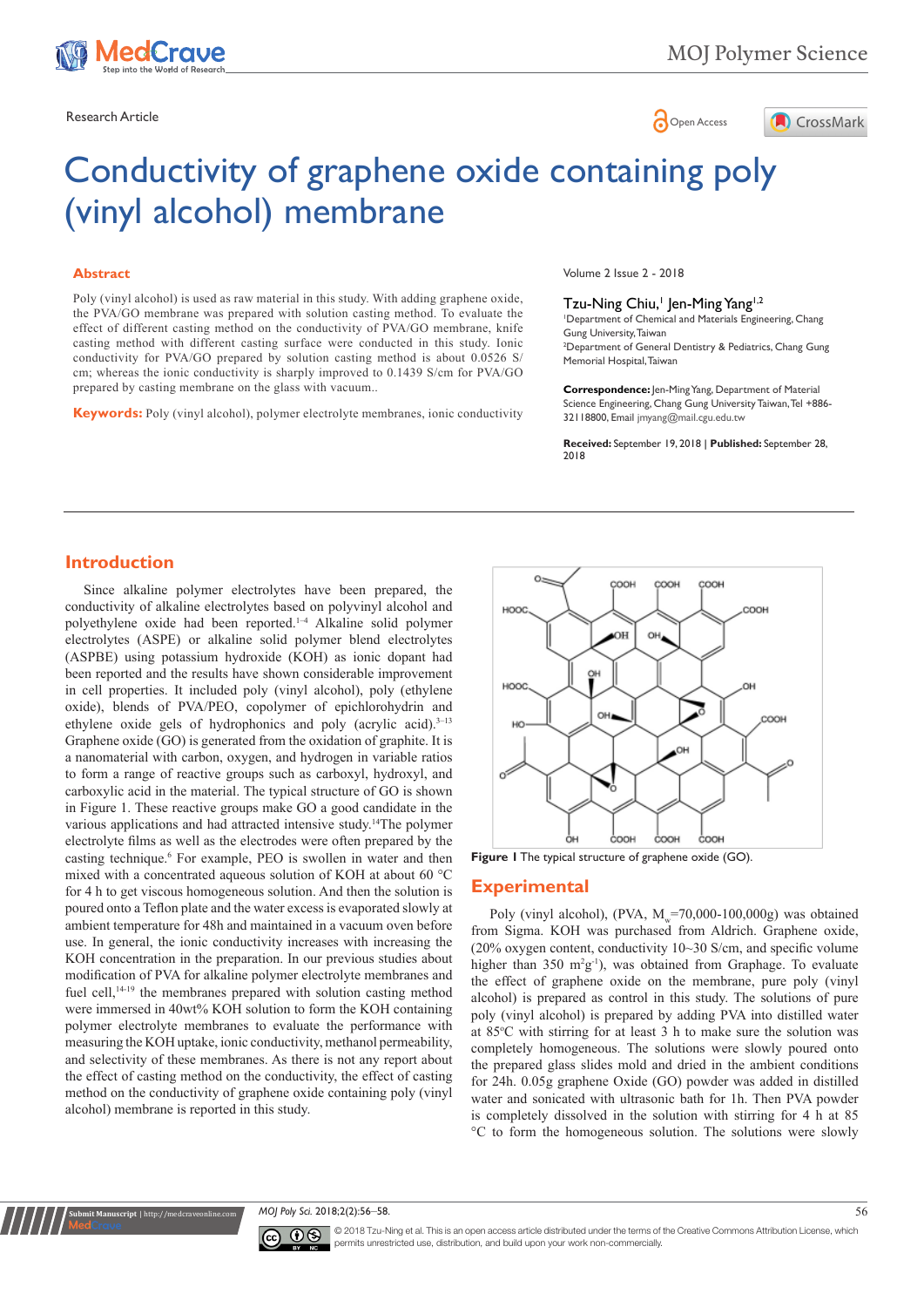poured onto the prepared glass slides mold and dried in the ambient conditions for 24 h. To evaluate the effect of casting method on the conductivity of PVA/GO membrane, the preparation of the membrane was described in Figure 2. To prepare the alkaline solid polymer electrolyte, the membranes were immersed in 40wt% KOH solution to form the KOH containing polymer electrolyte membranes. Then the ionic conductivity in the KOH containing PVA/GO electrolyte membranes was determined by means of an ac impedance method.<sup>16</sup> The procedure is the same as described in previous study.16 The membranes were sandwiched between SS316 stainless-steel (SS), ionblocking electrodes in a spring-loaded glass holder. The impedance of the membranes was measured at different temperature. From the analysis of the experiments, the bulk resistance,  $R_b(\Omega)$ , was obtained. The electrolyte conductance,  $\sigma$  (S/cm) can be calculated according to the formula:

$$
\sigma = l/R_b A \tag{1}
$$

Where *l* is the thickness (cm) of the alkaline solid polymer electrolyte (ASPE),  $\vec{A}$  is the area of the blocking electrode (cm<sup>2</sup>).



**Figure 2** Preparation of PVA/GO membrane with different casting method.

## **Results and Discussion**

Ionic conductivity for different membranes had been reported in references.<sup>1–28</sup> It can be found that the researches emphasize the preparation of different materials with functional group to improve the conductivity. For example, proton conducting polymer derived from poly(etheretherketone) and poly(4-phenoxybenzoyl-1,4-phenylene)<sup>21</sup>, sulfonated-fluorinated poly(arylene ether)s membranes for a proton exchange membrane fuel cell<sup>22</sup>, solid polymer electrolytes based on statistical poly(ethylene oxide-propylene oxide) copolymers,<sup>23</sup> investigations on the effect of various plasticizers in PVA-PMMA solid polymer blend electrolytes,<sup>24</sup> ionomeric membranes based on partially sulfonated poly(styrene): synthesis, proton conduction and methanol permeation,<sup>25</sup> preparation and characterization of high ionic conducting alkaline non-woven membranes by sulfonation,<sup>26</sup> sulfonated polystyrene grafted polypropylene composite electrolyte membranes for direct methanol fuel cells,<sup>27</sup> sulfonated poly(2,5benzimidazole) (SABPBI) impregnated with phosphoric acid as proton conducting membranes for polymer electrolyte fuel cells,<sup>28</sup> and so on. Most of Ionic conductivity (S/cm) reported in the references<sup>1-28</sup>

is between 10−2 to 10−5 (S/cm). In our previous studies about modification of PVA for alkaline polymer electrolyte membranes and fuel cell,<sup>14–19</sup> the ionic conductivity can be enhanced to about  $0.11(S)$ cm). In this study, the ionic conductivity of PVA prepared as control is about 0.028(S/cm). With adding GO in to the membrane for PVA/GO membrane, the ionic conductivity is enhanced to 0.0526(S/cm) with solution casting method on glass. An intriguing result is found for the ionic conductivity through PVA/GO membrane prepared with knife casting on glass, Teflon, and metal (Table 1). Compared with the value of ionic conductivity of membrane prepared with solution casting method, the values of ionic conductivity of membranes prepared with knife casting are enhanced. It is about two times of the value of  $\sigma$ obtained from the solution casting membrane. The ionic conductivity was about 0.052(S/cm) for PVA/GO membrane prepared by solution casting method, whereas the ionic conductivity is enhanced to 0.129 and 0.1439(S/cm) with knife casting on the glass without or with vacuum treatment. It seems that the membrane thickness is higher than those prepared with knife casting method. There is not any effect of vacuum treatment of the thickness of membrane, although the ionic conductivity is higher for the membrane prepared with vacuum treatment. Compared with the value of ionic conductivity of membrane prepared with solution casting method, the values of ionic conductivity of membrane prepared with knife casting are enhanced.

**Table 1** Ionic conductivity for PVA/GO prepared with knife casting on different membranes

| <b>Casting</b><br>surface | <b>lonic</b><br>conductivity (S/<br>cm) | <b>Thickness of</b><br>membrane<br>(cm) |
|---------------------------|-----------------------------------------|-----------------------------------------|
| Solution casting          | 0.0526                                  | 0.042                                   |
| Glass                     | 0.129                                   | 0.028                                   |
| Teflon                    | 0.0976                                  | 0.031                                   |
| Metal                     | 0.128                                   | 0.024                                   |
| Glass with<br>vacuum      | 0.1439                                  | 0.028                                   |

## **Conclusion**

With the different casting method and the different casting surface, the value of ionic conductivity of PVA/GO membrane is changed. It might be due to the effect of casting method on the morphology and resulted in the increased of the ionic conductivity by comparing with the membrane prepared with solution casting method.

# **Acknowledgments**

This work was supported by Ministry of Science and Technology of the Republic of China with grant MOST-104-2211-E-182-054- MY3 and partial financial support of Chang Gung Memorial Hospital with grant CMRPD2F0011 and CMRPD2F0012.

## **Conflict of interest**

Author declares that there is no conflict of interest.

# **References**

1. [JF Fauvarque, S Guinot, N Bouzir, et al. Alkaline poly \(ethylene oxide\)](https://www.sciencedirect.com/science/article/pii/001346869500212W)  [solid polymer electrolytes. Application to nickel secondary batteries.](https://www.sciencedirect.com/science/article/pii/001346869500212W)  *Electrochim Acta.* [1995;40\(13\):2449–2453.](https://www.sciencedirect.com/science/article/pii/001346869500212W)